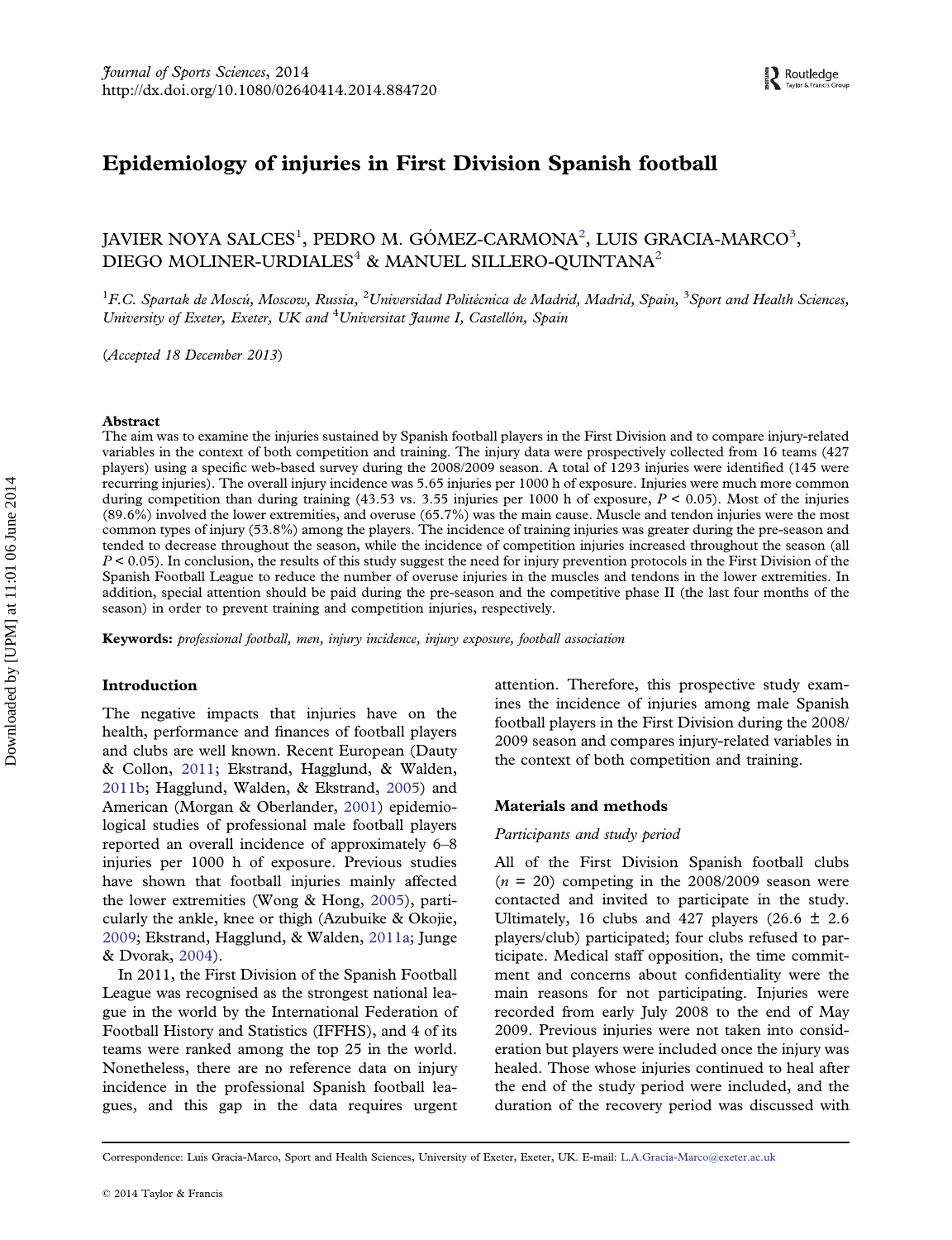the respective medical staff. Injuries of those players who were hired by the teams after the study started were not included.

The season included the pre-season (from 6 July 2008 to 23 August 2008) and the competitive season (from 24 August 2008 to 31 May 2009). The competitive season included 2 rounds with 20 teams: competitive phase I (from 24 August 2008 to 18 January 2009) and competitive phase II (from 19 January 2009 to 31 May 2009). All of the matches and training sessions were performed on natural turf surfaces.

## Data collection

The head of the medical staff of every club was initially contacted. Contact information was obtained from the clubs' official websites or the Spanish Football Federation (RFEF). After a brief explanation over the telephone, a letter describing the project was sent to the participants. Written informed consent was obtained from the clubs and players that agreed to participate in the study. The study was performed in accordance with the ethical guidelines of the 1961 Declaration of Helsinki (revision of Edinburgh, 2000). The survey instrument and the research design were approved by the Ethics Committee of the Technical University of Madrid (UPM), Madrid, Spain.

#### Survey

A web survey based on the Fédération Internationale de Football Association (FIFA) Consensus Statement (2006) was used to record the type, location and severity of injuries. The medical staff from the clubs reported each injury through the web survey. The database was checked weekly by the researchers, and the medical staff members were contacted when necessary.

#### Location of injuries

This study used the following 12 categories of injuries, which have been used in previous studies (Fuller et al., [2006](#page-7-0); Hawkins, Hulse, Wilkinson, Hodson, & Gibson, [2001](#page-7-0); Woods, Hawkins, Hulse, & Hodson, [2002\)](#page-7-0): foot, ankle, lower leg, knee, thigh, hip/groin, upper extremities, shoulder/clavicle, lumbar/sacrum/pelvis, head/face/neck/cervical, abdomen and sternum/rib/dorsal.

## Types of injury

Injuries were classified into seven categories in accordance with the Consensus Statement for football (Fuller et al., [2006](#page-7-0)): fractures and bone stress, joints (non-bone) and ligaments, muscles and tendons, contusions, lacerations and skin lesions, central/peripheral nervous system and other injuries. In addition, injuries were also classified as traumatic (those with an acute onset) or overuse injuries (those without any known trauma).

## Severity of injury

The severity of each injury was defined according to the number of days elapsed from the date of injury to the date of the player's return to full participation in team training or availability for competition. The injury severity was classified into four categories that have been used in previous studies (Fuller et al., [2006](#page-7-0); Woods et al., [2002](#page-7-0)): minimal (≤3 days), mild (4–7 days), moderate (8–28 days) and severe (>28 days). In addition, recurrent injuries were recorded. Recurrent injuries were defined as injuries of the same type and location that occurred after the player recovered and returned to full participation. Recurrent injuries were classified as less severe, equally severe or more severe in comparison to the original injury.

#### Player exposure and injury incidence

Three teams were individually followed to obtain mean values to estimate the competition and training exposure of the other teams. Using these values, weekly exposure was estimated on a team basis. Weekly competition exposure, including national (League) and international matches, was calculated by summing the number of competition matches per week for each team and multiplying by 90 min (the official duration of a match) and 11 players. Players' participation with national teams was not recorded. Weekly training exposure was calculated by multiplying the duration (in minutes) of every training session by the mean number of players (per team). Moreover, the warm-up period before competition matches (25 min  $\times$  11 players) and friendly matches (90 min  $\times$  11 players), which were mainly played within the own team, were also considered as training exposure as in previous studies (Walden, Hagglund, & Ekstrand, [2005b\)](#page-7-0). Cool down periods after competition matches were not usual among Spanish teams and were not taken into account for exposure calculation. Finally, the results were divided by 60 to obtain competition and training exposure in hours. The injury incidence is expressed as the number of injuries per 1000 h of training or competition.

## Statistical analysis

Descriptive statistics are presented as frequencies, proportions (%), incidence rates (per 1000 h of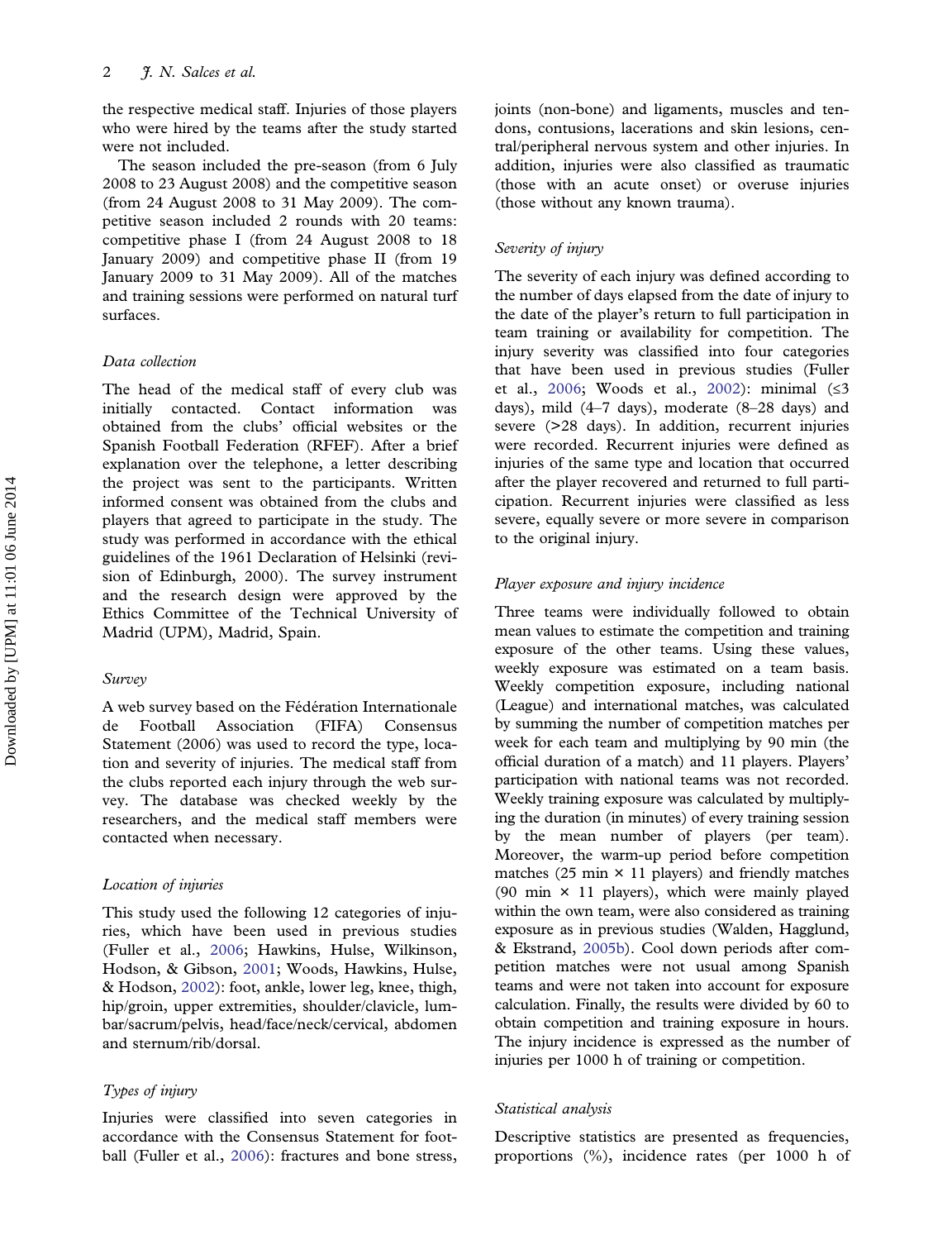exposure) and 95% con fidence intervals (non-overlapping confidence intervals indicate a significant difference between competition and training) (Kirkwood & Sterne, [2003](#page-7-0)). Lost days due to an injury are presented as mean and standard deviation (minimum and maximum values are indicated when standard deviation is greater than mean). All of the analyses were performed using the PASW statistical package, version 18.0 (SPSS Inc., Chicago, IL, USA), with  $P < 0.05$ considered statistically signi ficant.

## Results

The mean age of the players was  $26.8 \pm 4.1$  years, their height was  $181 \pm 6$  cm and their weight was 75.8  $\pm$  5.7 kg. A total of 1293 injuries were reported by the 427 players (524 competition injuries and 769 training injuries). The top 3 injuries were 1) thigh muscle injuries; 31.4%, 11.5 days of time loss (min: 1, max: 190); 2) ankle sprain; 12.5%, 9.7 days of time loss (min: 1, max: 94); and 3) hip muscle injuries; 10.9%, 8.6 days of time loss (min: 1, max: 82).

The total exposure was 228,743 h (12,038 h of competition exposure and 216,705 h of training exposure). Overall injury incidence was 5.65 (CI 5.35 –5.96) injuries per 1000 h of exposure. The overall incidence of injuries was greater in competition (43.53; CI 39.96–47.42) than in training (3.55; CI 3.31 –3.81). Incidences were also greater in competition independently of location, type and/or nature. In addition, the incidence of recurrent injuries was also greater in competition (4.7; CI 3.65 –6.14) than in training  $(0.4; CI\ 0.33-0.5)$   $(P < 0.05)$ .

#### Injury location

Of all injuries, 89.6% involved the lower extremities (injury incidence  $= 5.1$ ). The highest incidence of injuries affected the thigh, followed by the ankle, hip/ groin, knee and lower leg (Table I).

#### Injury type

Muscle and tendon injuries had the highest incidence rate (3.04), followed by injuries of the joints and ligaments (1.38) and contusions (0.8). More than 50% of the injuries were related to muscles and tendons (both competition- and training-related injuries) [\(Table II\)](#page-3-0).

#### Injury nature

Two out of three injuries were due to overuse (59.5% during competition and 70.0% during training), and one out of three injuries was due to trauma (40.5% during competition and 30.0% during

0.187<br>0.109<br>0.000.000<br>0.000<br>0.000<br>0.002 Thigh 473 36.6 2.068 2.068 1.89 2.263 2.263 14.896 14.696 14.696 19.35 \* 270 35.1 1.246 1.106 1.404 0.667<br>0.571 0.48 Head/face/neck/cervical 35 35 2.7 0.153 0.153 2.1 4 1.744 1.137 2.676 \* 14 1.8 0.05 0.038 0.038 Sternum/rib/dorsal 19 1.5 0.083 0.083 0.053 0.13 0.581 0.277 1.22 \* 12 1.6 0.055 0.031 0.098 Shoulder/clavicle 16 1.2 0.075 1.2 0.043 0.043 0.493 0.493 0.493 0.224 1.10 1.3 1.3 0.025 0.025 0.025 0.086 Abdomen 11 0.9 0.048 0.027 0.087 5 1 0.415 0.173 0.998 \* 6 0.8 0.028 0.012 0.062 Total 1293 100 5.653 5.353 5.969 524 100 43.529 39.957 47.42 \* 769 100 3.549 3.306 3.808 Ankle 185 14.3 0.809 0.7 0.934 64 12.2 5.316 4.161 6.792 \* 121 15.7 0.558 0.467 0.667 Hip/groin 175 13.5 0.765 0.66 0.887 73 13.9 6.064 4.821 7.628 \* 102 13.3 0.471 0.388 0.571 Foot 53 4.1 0.232 0.303 4.8 4.8 4.8 1.403 3.073 \* 28 3.029 0.187 0.187 Lumbar/sacrum/pelvis 39 3 0.17 0.125 0.233 14 2.7 1.163 0.689 1.964 \* 25 3.3 0.115 0.078 0.171  $^{1.5}$ Lower leg 126 9.7 0.551 0.551 0.463 42 8 3.578 4.721 \* 84 84 0.313 0.313 0.489 Upper extremities 14 1.1 0.061 0.036 0.103 5 1 0.415 0.173 0.998 \* 9 1.2 0.042 0.022 0.08 Knee 147 11.4 0.643 0.547 0.755 59 11.3 4.901 3.797 6.326 \* 88 11.4 0.406 0.33 0.5  $\overline{C}$ Location of injury N % Inc. 95% CI N % Inc. 95% CI P N % Inc. 95% CI 95% 0.089 0.078 0.038 0.025 0.022 0.012<br>3.306 1.106 0.467 0.388 0.313 0.031 0.33 Training injuries All injuries Competition injuries Training injuries 0.406 0.388 0.129 0.115 0.065 0.055 0.042 0.028<br>3.549 0.558  $.246$ 0.471 Lnc.  $\frac{4}{11}$  $0.9$ 5.7 3.6  $\infty$  $\ddot{\circ}$  $\overline{a}$  $\%$  $3.3$  $\dot{\omega}$  $\frac{8}{100}$  $\bar{\mathbf{z}}$  $102$  $\overline{21}$  $\begin{array}{c} 24800000 \\ 25800000 \\ 2560000 \\ \end{array}$ 88  $\overline{P}$ 7.628 6.326 3.073 1.964<br>2.676  $\begin{array}{c} 1.109 \\ 0.998 \\ 0.998 \\ 0.998 \\ \hline \end{array}$ 6.792 .721  $\ddot{c}$  $\overline{C}$ 95% 39.957 14.696 0.173 0.173 3.797 2.578 1.403 0.689 1.137 0.277 0.224 4.161 1.821 Competition injuries 5.316 0.498 0.415 0.415 13.529 6.863 6.064 4.901 \$.489  $.163$  $.744$ 0.581 2.077 Lnc.  $\frac{2}{3}$  $\ddot{3}$ . <u>ن</u><br>11  $\geqslant$ 59 524  $\geq$  $\Im$ 0.303 0.213 0.114 0.103 0.087<br>5.969 0.934 0.887 0.755 0.656 0.233 0.13  $\overline{C}$ 95% 0.043 0.036 0.463 0.027<br>5.353  $0.547$ 0.177 0.125 0.053 0.66  $0.11$  $.89$ All injuries 0.048 0.809 0.765 0.643 0.551 0.232 0.153 0.083 0.061 2.068  $0.07$ Ιnς. 0.17  $\geqslant$  $\frac{11}{293}$ 185 47  $\mathfrak{L}$  $\bar{\mathbf{z}}$ Head/face/neck/cervica umbar/sacrum/pelvis Sternum/rib/dorsal ocation of injury *<u>J</u>pper* extremities Shoulder/clavicle  $\text{Hip/groin}$ ower leg Abdomen Ankle Thigh Knee Foot Total

Table I. Incidence of injuries (by location) in the First Division Spanish Football League.

Table I. Incidence of injuries (by location) in the First Division Spanish Football League.

Notes: Results are shown as frequency (N), proportion (%) and incidence (Inc., per 1000 h of exposure). CI, Confidence Intervals. Votes: Results are shown as frequency (N), proportion (%) and incidence (Inc., per 1000 h of exposure). CI, Confidence Intervals  $kP$  < 0.05 between competition and training.  $*P < 0.05$  between competition and training.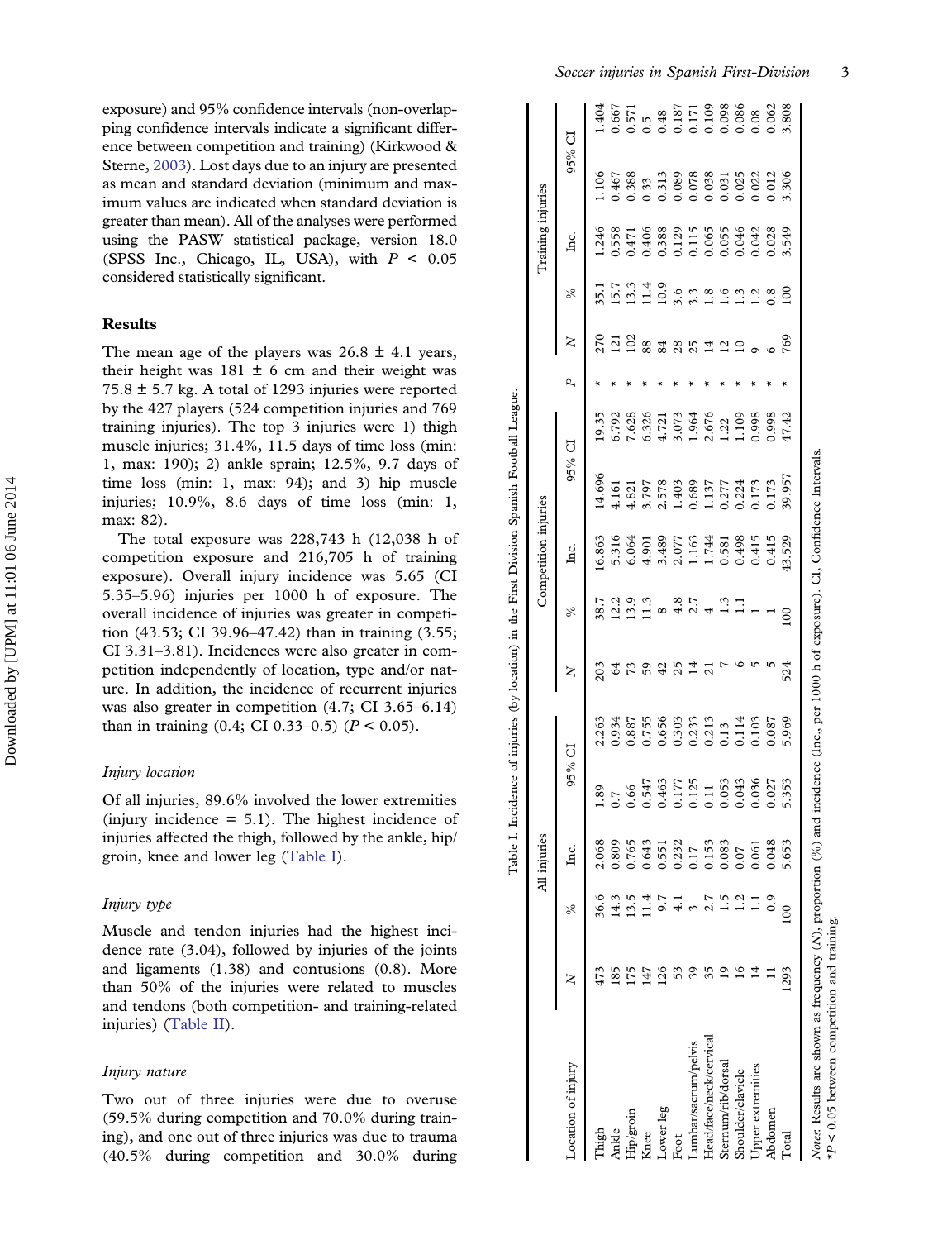<span id="page-3-0"></span>

|                                                                                                                                   |           |                  | All injuries |                                  |                                              |               |                      | Competition injuries             |                         |        |                  |                      | Training injuries                                                        |                                           |                                                                          |
|-----------------------------------------------------------------------------------------------------------------------------------|-----------|------------------|--------------|----------------------------------|----------------------------------------------|---------------|----------------------|----------------------------------|-------------------------|--------|------------------|----------------------|--------------------------------------------------------------------------|-------------------------------------------|--------------------------------------------------------------------------|
| Type of injury                                                                                                                    |           |                  | hc.          | 95% CI                           |                                              | ζ             | ℅                    | Inc.                             | 95% CI                  |        | $\mathsf{z}$     | $\frac{5}{6}$        | Inc.                                                                     | 95% CI                                    |                                                                          |
| Muscles and tendons                                                                                                               | 696       | 53.8             | 3.043        | 2.825                            |                                              | 272           |                      | 22.595                           | 20.063                  | 25.446 | 424              |                      | 1.957                                                                    | 1.779                                     |                                                                          |
| Joints (non-bone) and ligaments                                                                                                   | 315       | 24.4             | 1.377        | 1.233                            | $3.277$<br>1.538<br>1.5208<br>0.203<br>0.146 | 13            | 51.6<br>21.6<br>18.1 | 9.387                            | 7.806                   | 1.288  |                  | 55.1<br>26.3<br>11.6 |                                                                          |                                           | $2.152$<br>$1.07$<br>$0.506$<br>$0.154$<br>$0.137$<br>$0.092$<br>$0.037$ |
| Contusions                                                                                                                        | $\approx$ | 14.2             | 0.804        |                                  |                                              | 95            |                      |                                  | 6.454<br>0.566<br>0.689 | 9.649  | $\frac{202}{89}$ |                      |                                                                          |                                           |                                                                          |
| Other                                                                                                                             |           | $\frac{6}{2}$    | 0.149        | 0.696<br>0.106<br>0.103<br>0.063 |                                              | $\frac{2}{1}$ | $2.\overline{3}$     | 7.892<br>0.997<br>1.163<br>1.163 |                         | 1.755  | 22               |                      |                                                                          |                                           |                                                                          |
| Fractures and bone stress                                                                                                         |           | $\frac{6}{2}$    | 0.144        |                                  |                                              |               | 2.7                  |                                  |                         | 1.964  |                  | $2.9$<br>$2.5$       |                                                                          |                                           |                                                                          |
| Lacerations and skin lesions                                                                                                      |           |                  | 0.096        |                                  |                                              |               | $\overline{2.1}$     |                                  | 0.506                   | 1.65   |                  | $\frac{3}{2}$        | $\begin{array}{c} 0.932 \\ 0.411 \\ 0.102 \\ 0.088 \\ 0.051 \end{array}$ | 0.812<br>0.334<br>0.056<br>0.028<br>0.002 |                                                                          |
| Central/peripheral nervous system                                                                                                 |           | $\overline{0.7}$ | 0.039        | 0.02                             | 0.076                                        |               | 1.3                  | 0.581                            | 0.277                   | 1.22   |                  | $0.\overline{3}$     | 0.009                                                                    |                                           |                                                                          |
| Notes: Results are shown as frequency (N), proportion (%) and incidence (Inc., per 1000 h of exposure). CI, Confidence Intervals. |           |                  |              |                                  |                                              |               |                      |                                  |                         |        |                  |                      |                                                                          |                                           |                                                                          |
| $*P$ < 0.05 between competition and training.                                                                                     |           |                  |              |                                  |                                              |               |                      |                                  |                         |        |                  |                      |                                                                          |                                           |                                                                          |

training). The incidence rates of overuse injuries and traumatic injuries were greater during competition than during training (25.9 and 17.6 vs. 2.5 and 1.1 injuries per 1000 h; all  $P < 0.05$ ). Both overuse (65.7%) and traumatic injuries (34.3%) were related to an average time loss per injury of 11.4 days (min: 1, max: 215 and min: 1, max: 247, respectively) [\(Table III](#page-4-0)).

## Injury severity and recurrence

Injuries of all degrees of severity occurred more commonly in competition than in training (all  $P < 0.05$ ). Most frequent injuries involved minimal  $(35.7\%, 2.2 \pm 0.7)$  days of time loss), mild  $(26.8\%,$ 5.1  $\pm$  1.1 days of time loss) and moderate severity  $(29.2\%, 14.5 \pm 5.6 \text{ days of time loss})$  [\(Table IV](#page-4-0)).

[Figure 1](#page-4-0) shows the incidence rates of recurrent injuries according to their severity. The incidence of recurrent injuries was greater during competition (0.8 –2.2) than during training (0.1 –0.3) (all  $P \leq 0.05$ ). In addition, equally severe and more severe recurrent injuries occurred during competition with greater frequency (2.2 and 1.6, respectively) than less severe injuries (0.8).

### Injury incidence per month

[Figure 2](#page-5-0) shows the incidence of training injuries per month throughout the season. The incidence of injuries in the pre-season (July and August) was greater than the incidence during the rest of the season ( $P < 0.05$ ). In addition, more injuries occurred during competitive phase I than during competitive phase II ( $P < 0.05$ ). The incidence of training injuries tended to decrease throughout the season.

[Figure 3](#page-5-0) shows the incidence of injuries that occurred during competition each month throughout the season. The incidence of injuries in the competitive phase II was greater than the incidence in the competitive phase I ( $P < 0.05$ ). Despite a progressive increase from September, the incidence of injuries dropped in December and especially in April, peaking in March and May.

## Discussion

To our knowledge, this is the first study examining the incidence and the characteristics of injuries among the players in a large number of Spanish teams competing in the First Division. The main findings of this study indicate that (1) competition causes more injuries than training; (2) the top 3 injuries were thigh muscle injuries, ankle sprain and hip muscle injuries; (3) competition is associated with a greater severity of injuries than training; and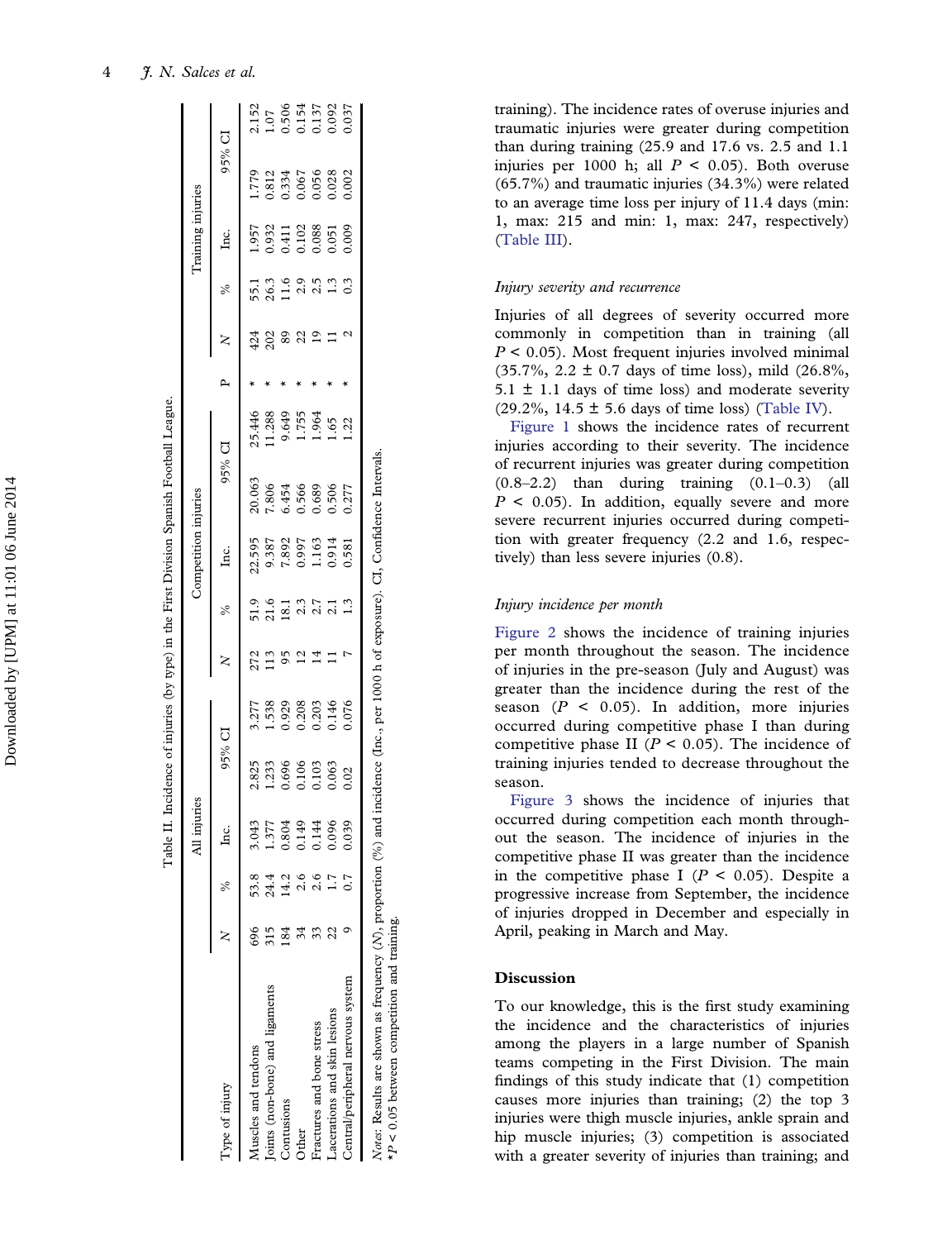Table III. Incidence of injuries (by nature) in the First Division Spanish Football League.

<span id="page-4-0"></span>

|                      |   |               | All injuries   |                               |       | Competition injuries |               |                    |                                         |            |   |                | Training injuries |                          |                |                |  |
|----------------------|---|---------------|----------------|-------------------------------|-------|----------------------|---------------|--------------------|-----------------------------------------|------------|---|----------------|-------------------|--------------------------|----------------|----------------|--|
| Nature of injury     | N | $\frac{0}{0}$ | Inc.           | 95% CI                        |       | N                    | $\frac{0}{0}$ | Inc.               |                                         | 95% CI     | P | $\overline{N}$ | $\frac{0}{0}$     | Inc.                     | 95% CI         |                |  |
| Overuse<br>Traumatic |   |               | 443 34.3 1.937 | 850 65.7 3.716 3.474<br>1.764 | 2.126 | 212                  |               | 40.5 17.611 15.393 | $3.974$ 312 59.5 25.918 23.196 28.959 * | $20.149$ * |   | 538<br>231     |                   | 70.0 2.483<br>30.0 1.066 | 2.281<br>0.937 | 2.702<br>1.213 |  |

Notes: Results are shown as frequency (N), proportion (%) and incidence (Inc., per 1000 h of exposure). CI, Confidence Intervals.  $*P$  < 0.05 between competition and training.

Table IV. Incidence of injuries (by severity) in the First Division Spanish Football League.

|          |     |      | All injuries |        |       |     |      | Competition injuries |        |        |         |     | Training injuries |       |       |        |  |
|----------|-----|------|--------------|--------|-------|-----|------|----------------------|--------|--------|---------|-----|-------------------|-------|-------|--------|--|
| Severity | Ν   | $\%$ | Inc.         | 95% CI |       | N   | $\%$ | Inc.                 | 95% CI |        |         | N   | $\frac{0}{0}$     | Inc.  |       | 95% CI |  |
| Minimal  | 462 |      | 35.7 2.020   | 1.844  | 2.213 | 155 |      | 29.6 12.876          | 11.000 | 15.071 | $\star$ | 307 | 39.9              | 1.417 | 1.267 | 1.584  |  |
| Mild     | 346 |      | 26.8 1.513   | 1.361  | 1.681 | 153 |      | 29.2 12.710          | 10.847 | 14.892 | $\star$ | 193 | 25.1              | 0.891 | 0.773 | 1.026  |  |
| Moderate | 377 | 29.2 | 1.648        | 1.490  | 1.823 | 169 | 32.2 | 14.039               | 12.074 | 16.323 | $\star$ | 208 | 27.1              | 0.960 | 0.838 | 1.100  |  |
| Severe   | 108 | 8.3  | 0.472        | 0.391  | 0.570 | 47  | 9.0  | 3.904                | 2.933  | 5.196  | $\star$ | -61 | 7.9               | 0.281 | 0.219 | 0.362  |  |

Notes: Results are shown as frequency (N), proportion (%) and incidence (Inc., per 1000 h of exposure). CI, Confidence Intervals.  $*P$  < 0.05 between competition and training.



Figure 1. Incidence of recurrent injuries according to severity in the First Division Spanish Football League.  $*P$  < 0.05 between competition and training.

(4) the incidence of injuries during training decreases throughout the season, whereas the incidence of injuries during competition increases.

First, our results showed that injury incidence was 12.3 times greater in competition than in training (43.53 vs. 3.55), as previous studies have shown.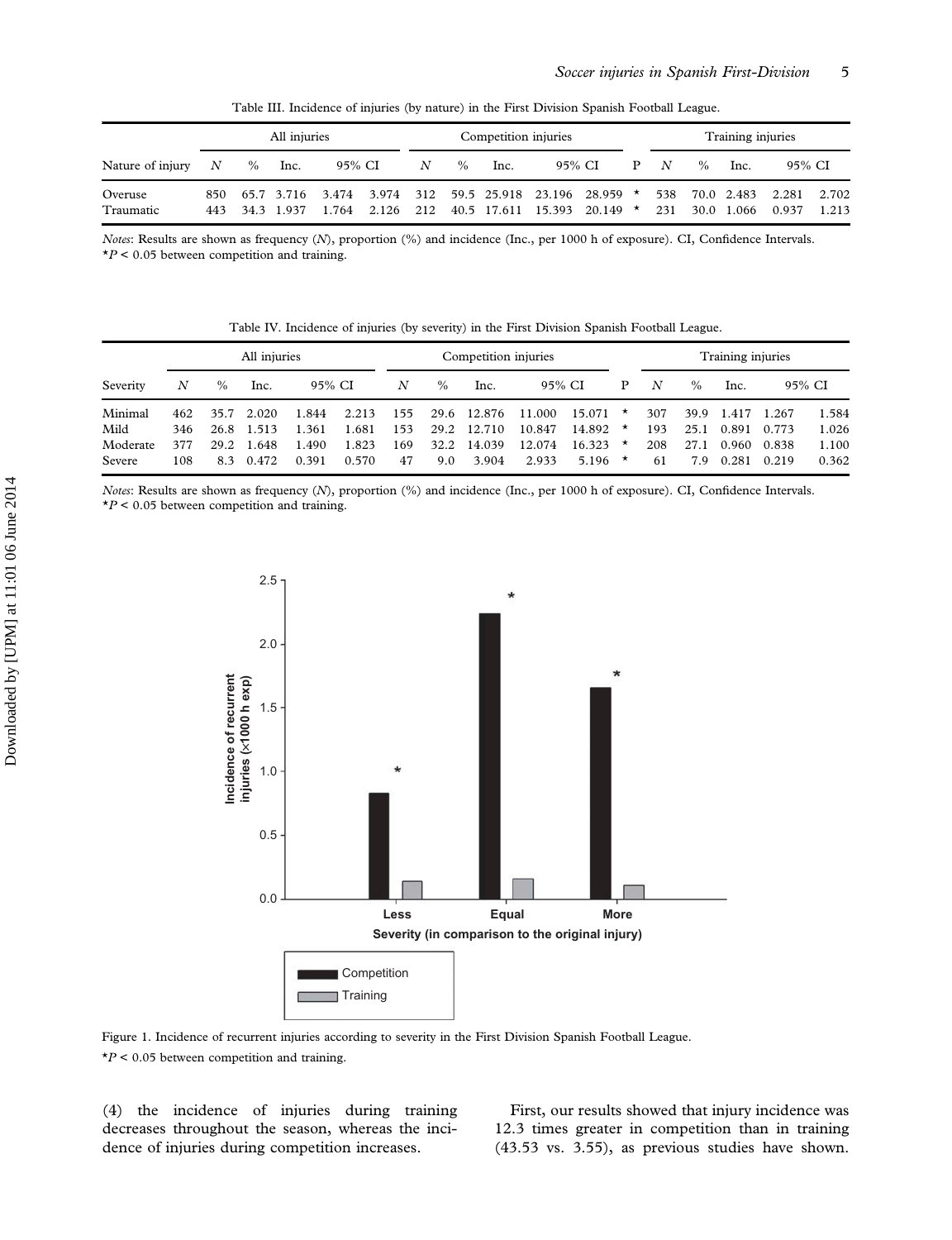<span id="page-5-0"></span>

Figure 2. Monthly incidence of training injuries according to the phases of the season for the First Division Spanish Football League. abcdCommon superscripts indicate a significant difference.

 ${}^{a}P$  < 0.05 between pre-season and rest of the season.

 $bP < 0.05$  between pre-season and competitive phase I.

 $c_P$  < 0.05 between pre-season and competitive phase II.

 ${}^{d}P$  < 0.05 between competitive periods I and II.



Figure 3. Monthly incidence of competition injuries according to the phases of the season for the First Division Spanish Football League.  ${}^{a}P$  < 0.05 between competitive phase I and II.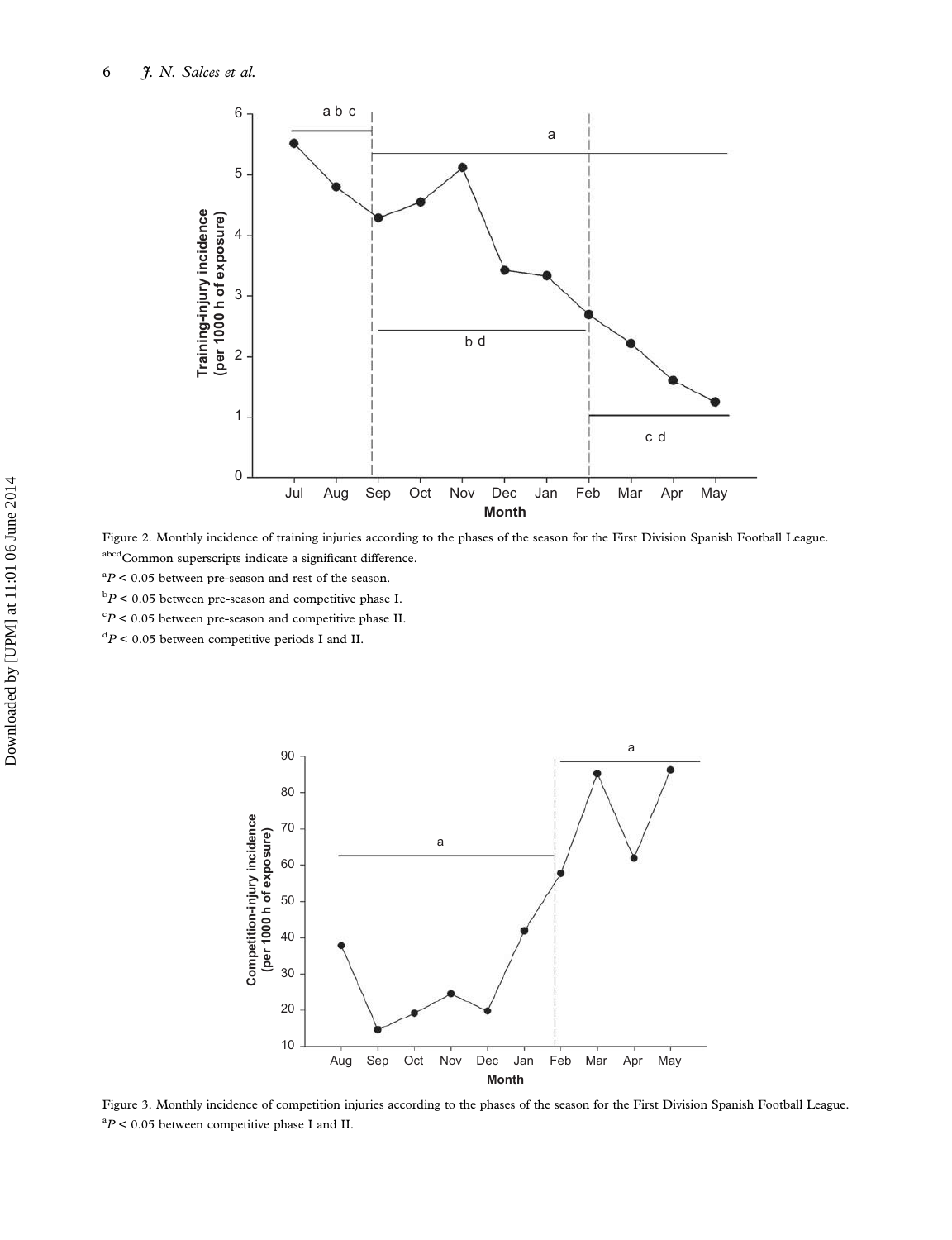Morgan and Oberlander [\(2001](#page-7-0)) showed that competition was associated with 12.2 times more injuries than training (35.3 vs. 2.9) in the American Major Soccer (Football) League. Recently, Ekstrand et al. [\(2011b](#page-7-0)) studied 23 of the 50 best European teams (2001–2008) and showed that competition was associated with 6.7 times more injuries than training  $(27.5 \text{ vs. } 4.1)$ . Hagglund et al.  $(2005)$  showed that the incidence of injuries was greater in competition than in training in the top Danish (28.2 vs. 11.8) and Swedish (26.2 vs. 6.0) male football divisions. These important differences between competition and training may occur because the intensity is greater during competition than during training, which creates a higher risk of injury. In addition, other factors such as the calculation of exposure time or even different levels of competitiveness during matches may explain these differences between studies.

Second, according to location our results showed the highest incidence of injuries to the lower extremities, particularly the thigh, followed by the ankle, hip/ groin and knee. These results based on Spanish players align with the results based on European (Ekstrand et al., [2011b](#page-7-0); Hagglund et al., [2005;](#page-7-0) Hawkins et al., [2001;](#page-7-0) Walden et al., [2005b](#page-7-0)) and American male professional football players (Morgan & Oberlander, [2001](#page-7-0)). According to type, we found results similar to previous studies where the highest incidences of injury were related to muscles and tendons, joints and ligaments, and contusions (Ekstrand et al., [2011b](#page-7-0); Hagglund et al., [2005](#page-7-0); Hawkins et al., [2001;](#page-7-0) Walden et al., [2005b\)](#page-7-0). According to nature, we showed that overuse injuries were more prevalent (66%) and had twice the incidence rate (3.7 vs. 1.9) of traumatic injuries, with incidence rates being greater during competition than during training.

Third, our results showed that the most reported injuries (63%) were of minimal or mild  $(\leq 7 \text{ days})$ severity, while severe injuries ( $>$ 28 days) only represented 8% of the total number of injuries. The current scientific literature on modern football shows a slightly greater severity of injuries than our study found (Drawer & Fuller, [2002;](#page-7-0) Ekstrand et al., [2011b;](#page-7-0) Hawkins et al., [2001;](#page-7-0) Morgan & Oberlander, [2001](#page-7-0); Walden et al., [2005b\)](#page-7-0). Ekstrand et al. [\(2011b](#page-7-0)) found that 50% of injuries were at least of moderate severity (37% in our study with 8–28 days out of competition). Similarly, Hawkins et al. ([2001\)](#page-7-0) studied football players from the four professional English leagues and showed that 68% of injuries involved more than 8 days out of competition. The results from the UEFA Champions League and the Major Football League showed that 15% of injuries were severe (Morgan & Oberlander, [2001;](#page-7-0) Walden et al., [2005b\)](#page-7-0). It is likely that differences in training protocols and styles of play among countries could explain the slightly lower severity of injuries in

the Spanish league. In addition, 11% of the injuries were classified as recurrent injuries, as previous European studies have found (Ekstrand, Hagglund, & Walden, [2010;](#page-7-0) Ekstrand et al., [2011a;](#page-7-0) Walden, Hagglund, & Ekstrand, [2005a](#page-7-0), [2005b](#page-7-0)). These data suggest the need to improve the criteria required for players to return to play, as well as the rehabilitation processes, to reduce the risk of recurrent injuries (Fuller & Walker, [2006\)](#page-7-0). In this regard, designing functional tests in order to check the progress of the players during the rehabilitation process is a research topic that needs more emphasis.

Finally, our data showed significant differences in injury incidence depending on the phase of the season, as previous studies have found (Dauty & Collon, [2011;](#page-7-0) Ekstrand et al., [2011b](#page-7-0); Hawkins et al., [2001;](#page-7-0) Morgan & Oberlander, [2001](#page-7-0); Walden et al., [2005b](#page-7-0); Woods et al., [2002\)](#page-7-0). In the present study, the highest incidence of training injuries was observed during the pre-season, most likely because of inadequate recovery between seasons and/or inappropriate demands during the pre-season. For some players trying to secure a place in the first squad might be associated with an increased injury risk, as their intensity during training could be higher. The incidence of injuries during competition peaked during competitive phase II. This increase might be explained by deconditioning and/or by an increase in the intensity of play because of the importance of the results, which are crucial during this phase of the season (Morgan & Oberlander, [2001\)](#page-7-0).

## Study limitations and strengths

The main limitation of the study is the estimation of the exposure time. Both competition exposure and training exposure were estimated on a weekly basis (to avoid recall bias, a daily estimate would have been preferable) based on the mean number of players per team (not on the actual number of players present at a particular club event). Moreover, time exposure with national teams was not obtained for the present study. Therefore, we consider that exposure time could be underestimated. In relation to injures, those with duration of zero days, and some types such as abrasions, were not recorded. In addition, the players' histories of previous injuries, and injuries with national teams, were not taken into account. Therefore, we may have missed some additional data on injuries. As a consequence of this, the real injury incidence could slightly differ from the one showed in our results. The study design, which mainly followed the recommendations of the FIFA Consensus Statement (Fuller et al., [2006](#page-7-0)), and the large homogeneous sample of elite male football players (427 players from 16 teams in the First Division Spanish Football League) are the main strengths of our study.